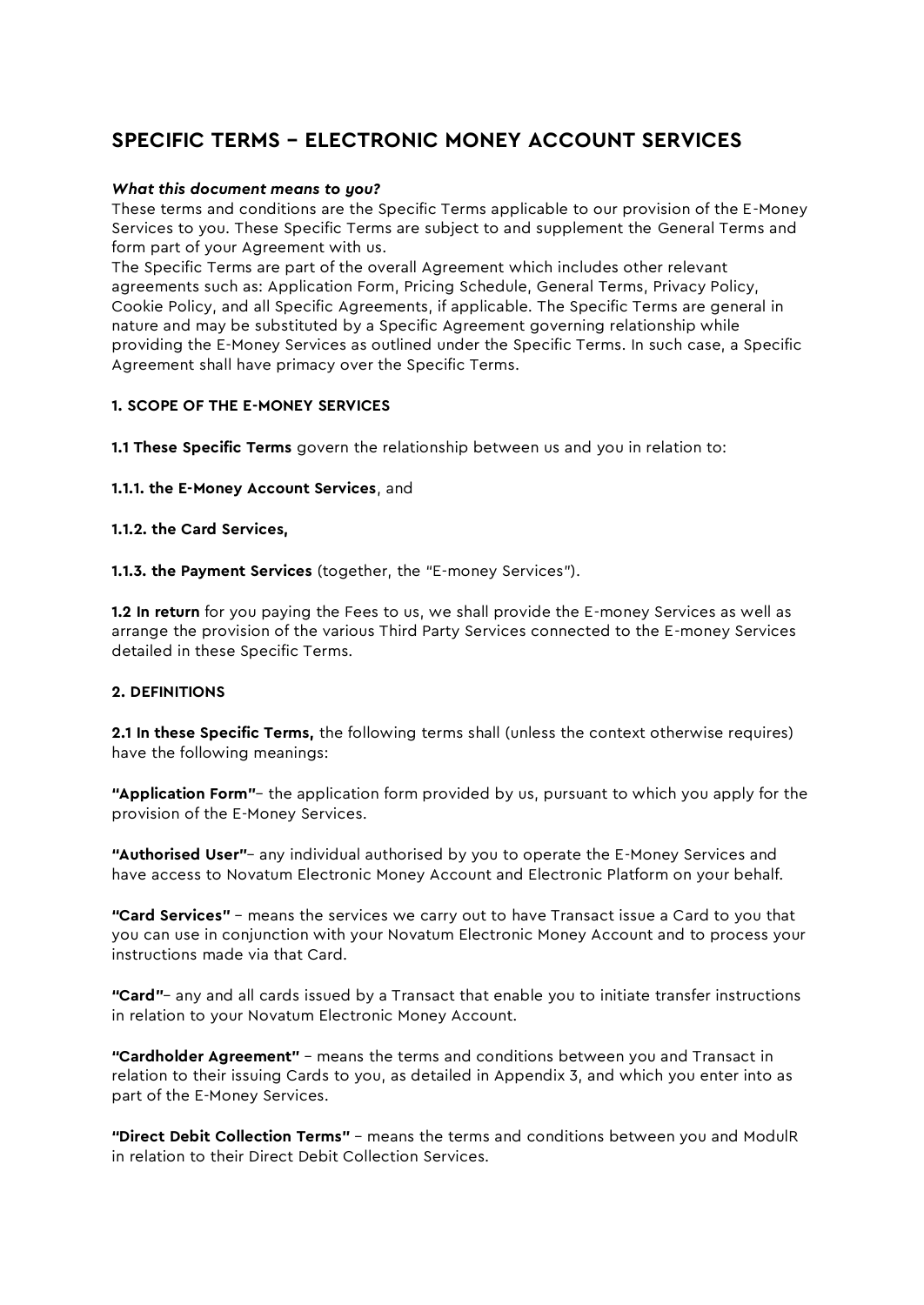**"Electronic Platform"** – online platform accessible via web or an app operated by us, where you may review and access your Novatum Electronic Money Account, communicate with us, and submit instructions in relation to the E-Money Services etc.

"Novatum Electronic Money Account Agreement" – means the terms and conditions between you and Modulr in relation to their issuing you with electronic money, as detailed in Appendix 1, and which you enter into as part of the E-Money Services.

"E-Money Account Services" – means the services we carry out to enable you to access and operate the Novatum Electronic Money Account.

"E-Money Services" – means the services detailed in clause 1.1, which include, but are not limited, to arranging both the provision of the Novatum Electronic Money Account and the execution of instructions in relation to the Novatum Electronic Money Account, as well as any other services you and we may agree from time to time.

"Fees"– the fees, charges, commission or other payments as described in the Specific Terms which are due to us from you.

# "Modulr" means

(a) in relation to a Novatum Electronic Money Account denominated in GBP, Modulr FS Ltd (company number: 09897919), authorised and regulated by the FCA for electronic money and payment services (FRN: 900573), a company incorporated in England and Wales with registered address Scale Space, 58 Wood Lane, London W12 7RZ

(b) in relation to a Novatum Electronic Money Account denominated in EUR, Modulr FS Europe Ltd (company number: 638002), regulated by the Central Bank of Ireland for issuance of electronic money, a company registered in Ireland with registered office 6th Floor, 2 Grand Canal Square, Dublin 2.

"Novatum Electronic Money Account"– means the electronic money account opened with the Modulr FS Limited in accordance with these Specific Terms and the Novatum Electronic Money Account Agreement.

"Payment Services" - means the services to:

(c) arrange the execution of transactions on your Novatum Electronic Money Account; and

(d) carry out foreign currency exchanges to allow you to convert electronic money you hold in one currency into another currency as part of making payments to other Novatum Electronic Money Accounts and/or third parties;

"Pricing Schedule"– means either:

(e) the Fees webpage available at: [https://novatum.uk/pricing;](https://novatum.uk/pricing) or

(f) if it is included, the appendix to the Specific Terms titled 'Pricing Schedule' which sets out the Fees and prices for the E-Money Services supplied under these Specific Terms.

"Security Credentials"– the security measures to be used by you in relation to accessing the E-Money Services and authenticating your instructions thereunder.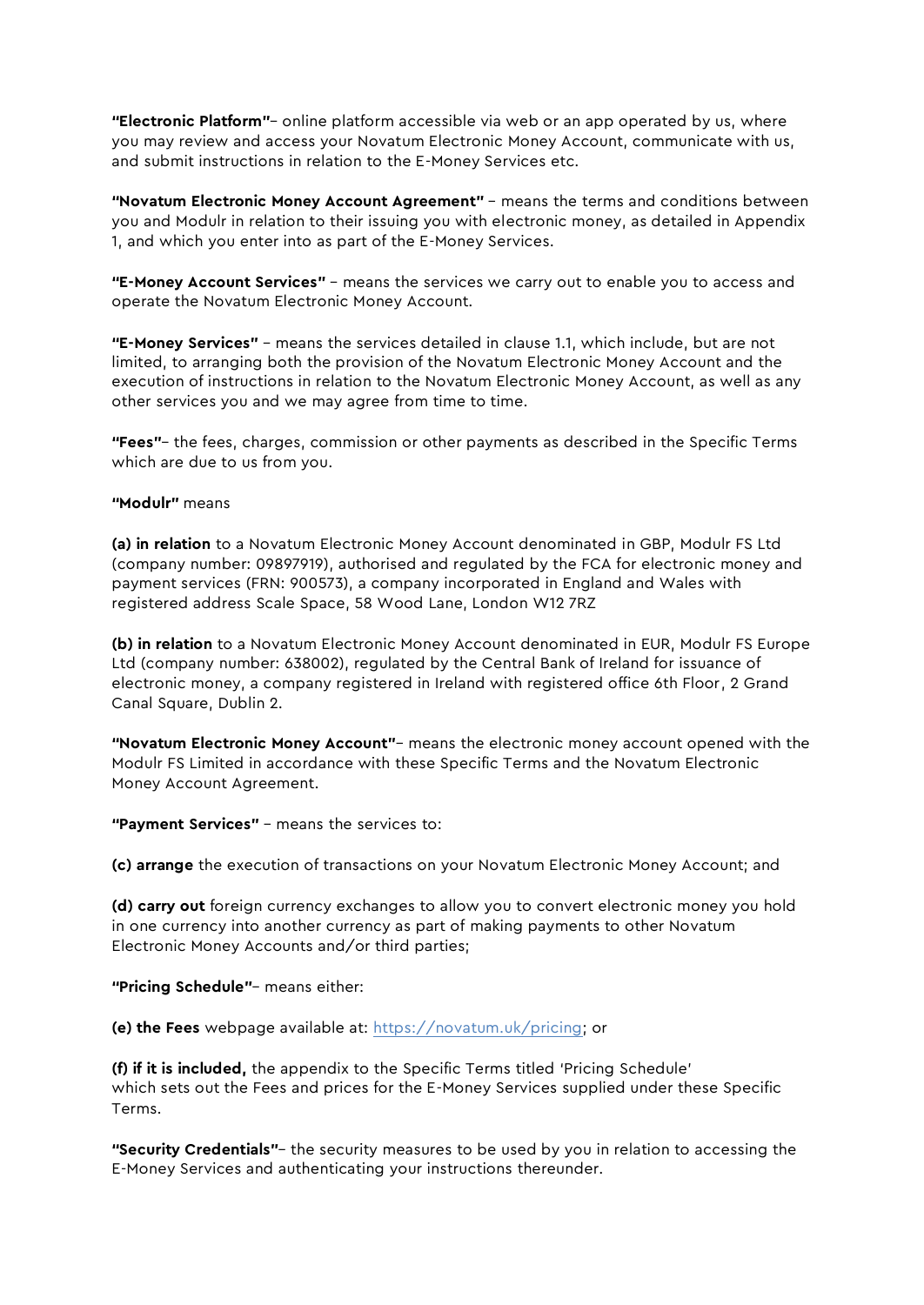**"Specific Agreement"** – any agreement overseeing the relationship and/or regulating the terms and conditions applicable to a certain Service, as entered into by and between us and you.

"Third Party Supplier" - means a third part whom we arrange to provide you with services to support and enable the provision of the E-Money Services.

"Transaction"– means:

(g) a transfer of the funds from/to the Novatum Electronic Money Account; and

(h) the acquisition of additional electronic money in the Novatum Electronic Money Account, by the means of instructions submitted via the Electronic Platform.

#### "Transact " means:

(i) if you are resident in the United Kingdom, Transact Payments Limited (company number: 108217), authorised by the Gibraltar Financial Services Commission as an electronic money institution, a company incorporated in Gibraltar with registered address 6.20 World Trade Center, 6 Bayside Road, Gibraltar, GX11 1AA 7, or

(j) if you are resident in the European Union, Transact Payments Malta Limited (company number 91879), authorised by the Malta Financial Services Authority, a company incorporated in Malta with registered address Vault 14, Level 2, Valletta Waterfront, Floriana, FRN 1914

2.2. The definitions contained in the General Terms shall also apply to the Specific Terms.

## 3. OUR RESPONSIBILITIES

**3.1 We undertake** to provide an Electronic Platform through which we can:

**3.1.1. arrange for Modulr** to open an Novatum Electronic Money Account in your name;

**3.1.2. arrange for Transact** to issue you with of one or more Cards that are connected to your Novatum Electronic Money Account. These will allow you to initiate Transactions on the Novatum Electronic Money Account in the same way that you would with other payment cards;

**3.1.3. allow you to operate** the Novatum Electronic Money Account, including giving instructions about the Transactions you want to carry out; and

**3.1.4. provide foreign exchange** services to allow payments from your Novatum Electronic Money Account to be made in a different currency to that which your account is in (subject to us making the different currency available).

#### 4. YOUR WARRANTIES

4.1 You hereby represent and warrant that:

4.1.1. You are using the E-Money Services for your personal benefit and are not accessing them for and on behalf of another person;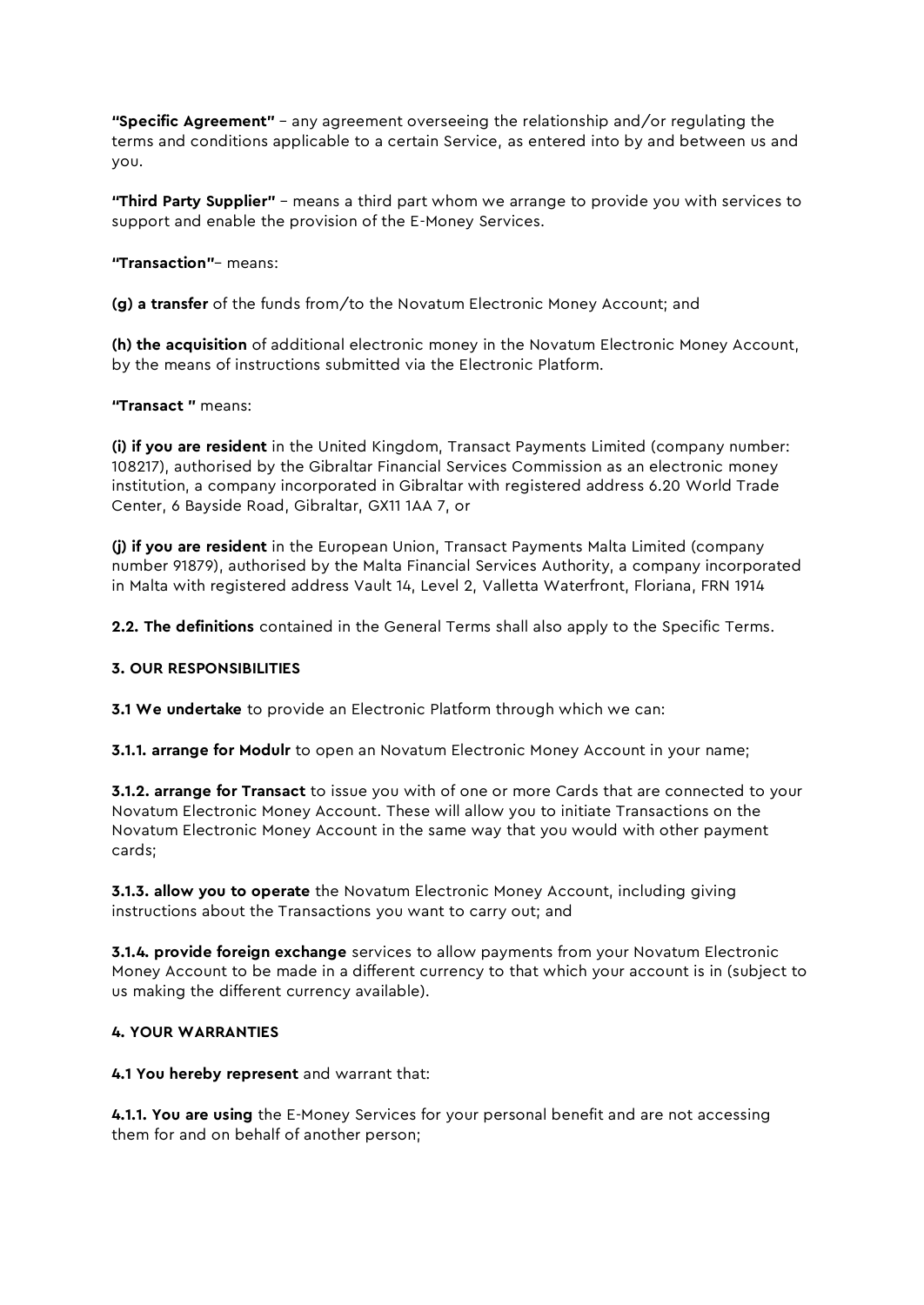4.1.2. You are resident in/have a permanent establishment and/or business registration in the country referenced as your address in the Application Form;

4.1.3. You will pay all relevant taxes as required by applicable law relating to your use of the E-Money Services;

4.1.4. You will not use the E-Money Services for any fraudulent or illegal purposes and have appropriate systems and controls in place to prevent your use of the E-Money Services being used for the purposes of money laundering;

4.1.5. You will not use the E-Money Services to speculate on changes in currency prices or to try and generate a profit from currency conversions;

4.1.6. You will comply with all requirements and rules of our Third Party Suppliers. To the extent any requirements or rules require a change in where you are located or contracting entities, you undertake to comply with such requirements and will execute all such documents as required by us in order to ensure compliance with such requirements and rules or any applicable law. Such document(s) may include, but are not limited to, the execution by you of a novation agreement replacing your legal entity with another entity, after a reasonable request provided by us.

4.2 Where we ask for it, you shall provide evidence of compliance with the above provisions in the form we request.

#### 5. YOUR RESPONSIBILITIES

#### 5.1 You undertake to:

**5.1.1. Adhere to and comply** with the provisions of these Specific Terms;

5.1.2. Adhere to and comply with any relevant Third Party Terms, as may be from time to time notified by us;

**5.1.3. Refrain from any conduct** which is capable of damaging the reputation or goodwill of us or any Third Party Suppliers;

**5.1.4. Respond promptly** to all requests for information under these Specific Terms and any Third Party Terms.

5.2 Whilst we will send you statements about related to the E-Money Services, you are ultimately responsible for maintaining your own accounting records related to the E-Money Services.

**5.3 Upon the termination** of the Specific Terms for whatever reason, we will have no obligation to retain, store or make available to you any data, records or other information in connection with any of the E-Money Services, beyond what is required by us under applicable law.

## 6. YOUR SECURITY CREDENTIALS

6.1 We shall issue you with Security Credentials to access the Electronic Platform. You will provide these Security Credentials when accessing the Electronic Platform to authenticate yourself and to confirm your instructions in respect of the E-Money Services.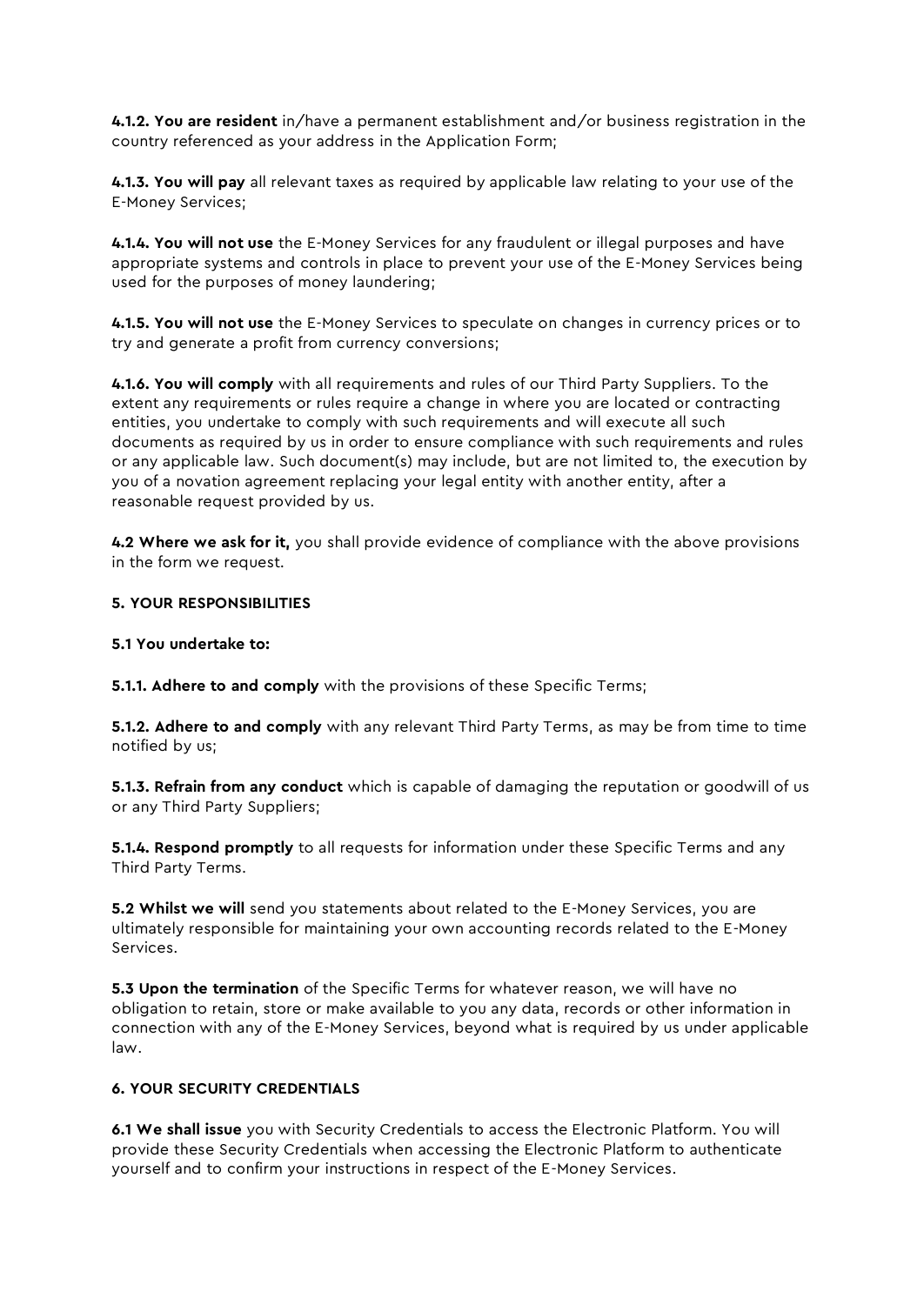6.2 You shall ensure that the Security Credentials are not disclosed to any other person. You shall take all reasonable actions to ensure that there is no unauthorised use of the Security Credentials or of any other confidential information employed in the provision of E-Money Services.

**6.3 If you suspect** that there may be or has been or are aware that there has been unauthorised use of the Security Credentials or of any other confidential material or information used in the provision or use of E-Money Services, you shall notify us immediately by means of a telephone call, together with the email correspondence following without undue delay. We will use all reasonable endeavours to prevent unauthorised use of the Emoney Services upon receiving such notification.

6.4 You are solely responsible for establishing and applying adequate security systems and procedures:

6.4.1. to comply with the provisions of this Clause;

6.4.2. for monitoring all use of or access to the E-Money Services and Electronic Platform in order to ensure that any Authorised User is using or accessing the E-Money Services within the limits of their authority and that no instructions have been submitted which would indicate that unauthorised persons are in possession of Security Credentials; and

6.4.3. in relation to data and information after it has been accessed via, or printed or downloaded from the Electronic Platform.

6.5 Unless stated otherwise, we are not responsible for losses you suffer resulting from any unauthorised activity in connection with the Novatum Electronic Money Account and Electronic Platform (including use of Security Credentials). You must therefore keep your Security Credentials confidential and take all measures necessary to prevent unauthorised third parties accessing the Electronic Platform.

6.6 You acknowledge and agree that without limitation we have a right to suspend the provision of E-Money Services and/or take such other steps as we consider necessary if you have acted fraudulently, and either intentionally or negligently, failed to comply with the provisions of the Specific Terms (including failing to protect your Security Credentials under this Clause, or failing to notify us of the unauthorised Transactions). You may be liable for the costs associated with these actions.

6.7 You shall inform us immediately via the Electronic Platform or by sending email to [support@novatum.uk](mailto:support@novatum.uk) of revocation of any Authorised User's authority. You shall be liable for all actions of an Authorised User that are carried out within their authority until you notify us that they may no longer act on your behalf.

6.8 We may share any notifications under this Clause with our Third Party Suppliers where we, in our reasonable opinion, consider that the services you receive from them may be compromised.

# 7. INFORMATION ABOUT YOU

7.1 In order to comply with legal and operational requirements of combating money laundering and terrorist financing we must possesses sufficient information about you and verify that information. As a part of our due diligence, we must obtain and verify the information regarding your identity, as well as the information on any directors, shareholders, ultimate beneficial owners.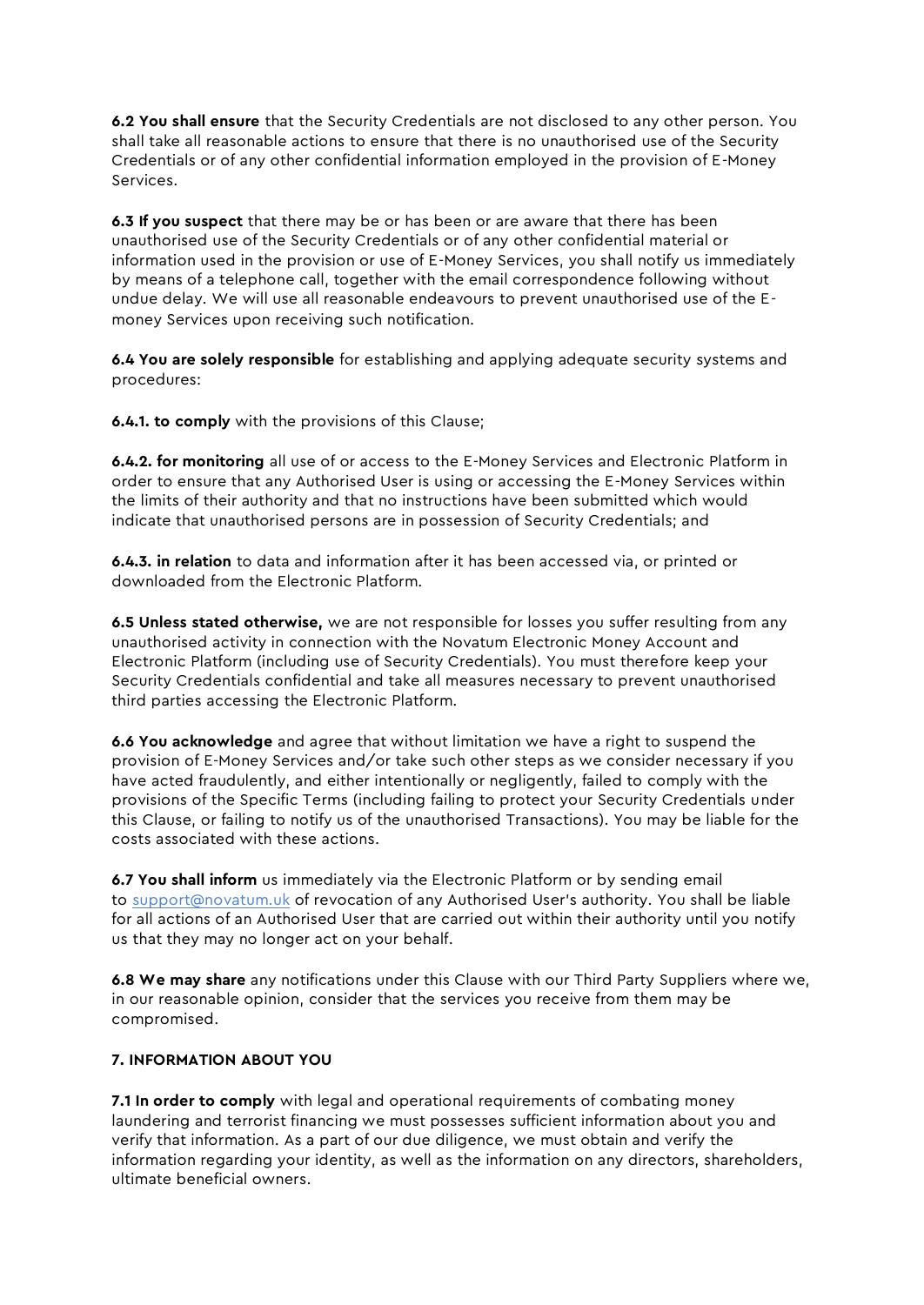7.2 Where you are a legal entity, you may authorise a number of persons to have access to the Novatum Payment Account and establish a multiple-signature requirement for the submission and authorisation of instructions. In such an instance, each of the representatives must undergo our identification and verification procedure.

7.3 If you wish to allow a third party to manage your E-Money Services for you, you must register that third party with us and they must go through the same identification and verification procedure as you before we give them access.

**7.4 You are responsible** for providing and maintaining accurate information in the Electronic Platform. It is your responsibility to take all reasonable measures to notify in a timely manner regarding any of changes to the information you have previously supplied. Any change or amendment to such information must be communicated without undue delay to us in accordance with the terms of the Agreement.

**7.5 You undertake** to immediately inform us in writing of any changes to the identification and verification information you or your representatives have provided. You must also provide all corresponding documents, in particular of any changes to the name/company name, civil status, nationality or address/registered office, commercial purpose to prove the change.

**7.6 You shall cooperate** in good faith with all requests and in a timely manner provide the information as is requested by us. If you fail to do so, we are permitted to suspend the provision of the E-Money Services to you (and instruct the Third Party Suppliers to do the same).

7.7 We may, upon request by a competent authority or a third party with a justified interest, disclose to such personal data that is necessary to identify and contact you for the purposes of our and their compliance with anti-money laundering and terrorist finance requirements

# 8. PAYMENTS DUE FROM YOU

8.1 The Fees applicable to the Specific Terms are set out in the Pricing Schedule.

8.2 All applicable Fees, charges and other payments from you to us are immediately due and payable on the provision of the relevant E-Money Service.

8.3 Unless agreed otherwise between us and you, all Fees, charges and other payments are exclusive of VAT and any other taxes under any applicable law. You will be solely responsible for paying any applicable taxes.

8.4 We have a right to from time to time amend the Fees and/or introduce new charges, in accordance with the terms of the Agreement.

## 9. OPENING AN NOVATUM ELECTRONIC MONEY ACCOUNT

9.1 Upon commencement of these Specific Terms, we will arrange for an Novatum Electronic Money Account to be opened in your name with Modulr.

9.2 Modulr acts as the issuer of the E-Money for that Novatum Electronic Money Account and will be the entity which provides the Novatum Electronic Money Account to you. The provision of the Novatum Electronic Money Account shall be subject to the Novatum Electronic Money Account Agreement in Appendix 1.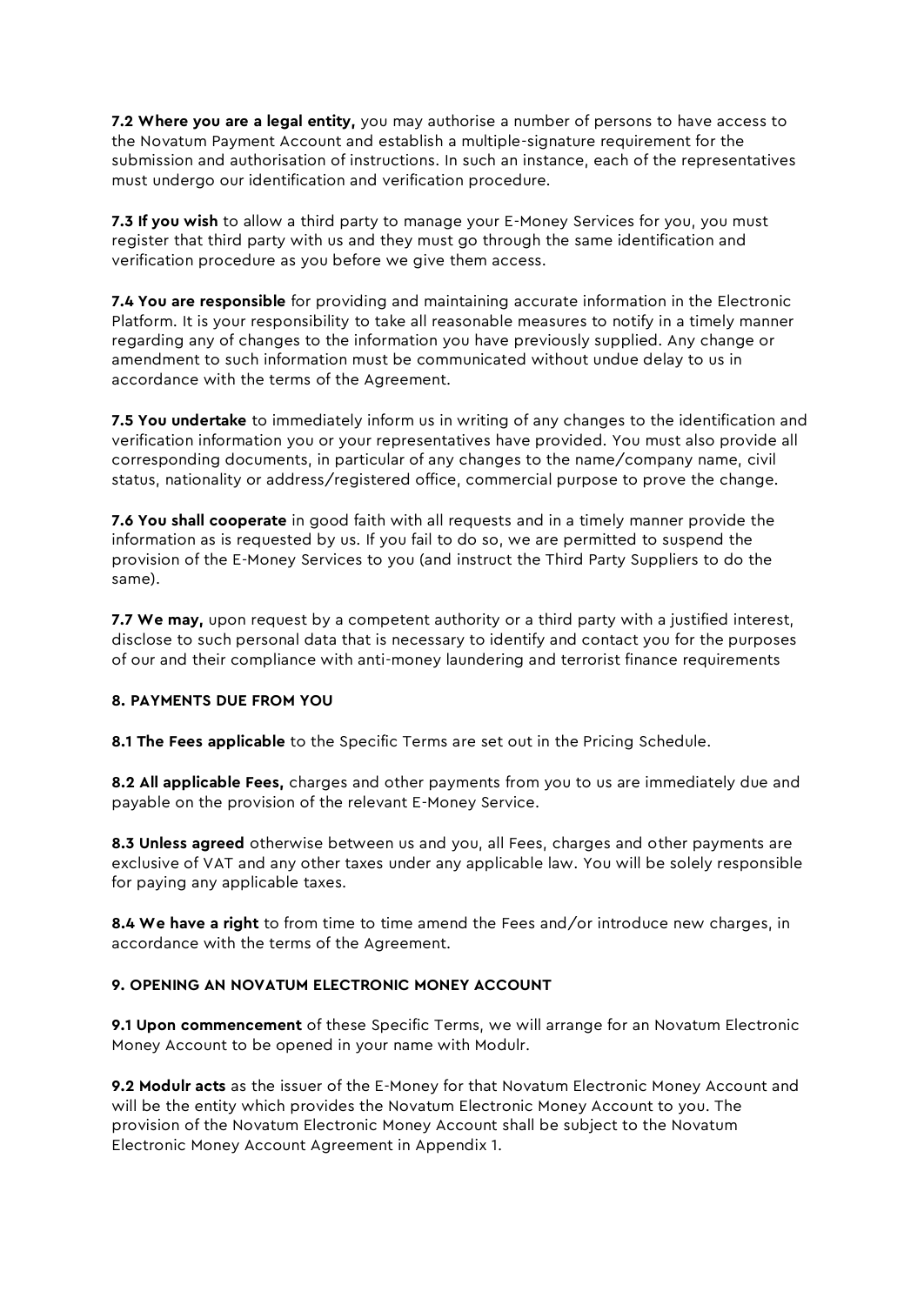9.3 The Novatum Electronic Money Account Agreement is an agreement between you and Modulr. You acknowledge and agree that you by entering into these Specific Terms you shall also enter into and comply with the Novatum Electronic Money Account Agreement set out in Appendix 1.

9.4 The Novatum Electronic Money Account and its operation are the responsibility of Modulr. We accept no responsibility or liability for the deficient performance of the instructions we communicate on your behalf (subject to our responsibilities to communicate your instructions in full).

9.5 You may have only one Novatum Electronic Money Account in your name in each available currency as part of the E-Money Services.

# 10. SUBMITTING INSTRUCTIONS RELATING TO YOUR NOVATUM ELECTRONIC MONEY ACCOUNT

10.1 You will be able to submit instructions in relation to your Novatum Electronic Money Account via the Electronic Platform. We will receive such instructions and put them into effect, as appropriate, with Modulr on your behalf.

10.2 Subject to the below, any communication, including any order/instruction, from you to us in relation to the E-Money Services must be made via the Electronic Platform. The Electronic Platform shall specify what information you must provide in order for the instruction to be deemed valid.

10.3 In general, and unless agreed to the contrary, we are not obliged to carry out instructions received by other means. If we do permit you to use another method, this shall be subject to the provisions specified in the General Terms

10.4 In all cases, you will be solely liable for any damages caused by the transmission of false, inaccurate, misleading, outdated or incomplete data.

10.5 If we have to verify the authenticity, accuracy, validity, and completeness of documents received from or handed out on your behalf, or if we have to translate them, we shall only be liable for losses you have suffered as a result of these actions if they were carried out with gross negligence.

## 11. PAYMENT INSTRUCTIONS RELATING TO YOUR NOVATUM ELECTRONIC MONEY ACCOUNT

11.1 When we carry out your instructions, these will be:

11.1.1. subject to the completion of our and any Third Party Supplier's verification and processing procedure (which may cause some delays, but we shall not be liable for these),

**11.1.2. effected in accordance** with the practices and rules of the market to which they relate; and

11.1.3. effected in accordance with the agreements you may have with any Third Party Suppliers.

11.2 The instructions you submit must be complete, accurate and precise in order to avoid mistakes. If we consider the information provided by you in this respect to be inadequate, inaccurate or doubt that they have come from you, we may reject the instruction or delay the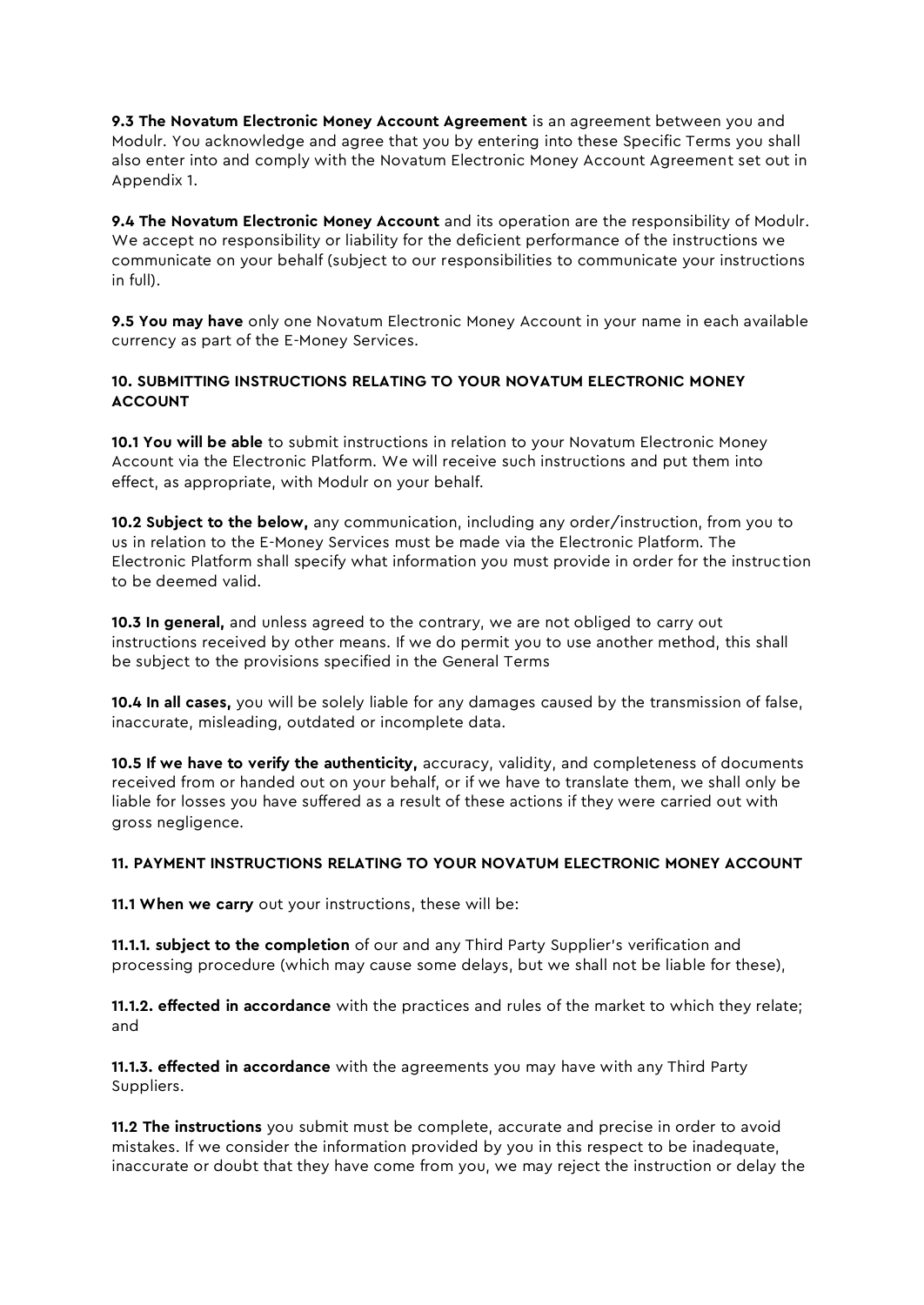execution of any instruction without incurring any liability, pending receipt of the necessary additional information and performing review and analysis henceforth.

11.3 We may refuse to arrange the execution of an instruction or suspend the execution if the instruction relates to transactions or products which we do not work with in the ordinary course of its business, or if you have failed to comply with your Agreement or any agreement with any Third Party Supplier involved in the instructions.

11.4 Instructions will be generally effected within the same business day as more specifically described in the Electronic Platform, except where market practices or contractual agreements require otherwise. You should bear in mind that in certain instances submitted instructions will be effected via Third Party Suppliers (in accordance with their agreements with you) and therefore may take longer than anticipated. We will not be liable for any losses you suffer as a result of these delays.

11.5 Some laws, regulations or international payment systems require the person placing the order and the beneficiary to be identified. You agree and acknowledge that where an instruction relates to the transfer of funds we may have to disclose your personal data on the transfer documents.

# 12. ISSUING CARDS TO YOU

12.1 You may use the Electronic Platform to ask us to arrange for one or more Cards be issued in respect of your Novatum Electronic Money Account opened as part of the E-Money Services.

12.2 We will, in conjunction with our Third Party Suppliers, consider your application and may decide, in our absolute discretion, to accept or reject your application. Where we reject your application, we are under no obligation to inform you of the reasons why.

12.3 Where your application is approved, the Card shall be issued by Transact, and by requesting for a Card to be issued, you acknowledge and agree that you shall enter into and comply with the Cardholder Agreement set out in Appendix 3. This Cardholder Agreement is an Agreement between you and Transact who acts as the issuer of the Cards and governs your use of the Card.

12.4 Where a Card is issued to you by Transact under the Cardholder Agreement, this Card can be used to initiate payments from your Novatum Electronic Money Account. This means that you can use to settle your transactions with third parties (for example, where you use the card to complete a purchase of goods or services), with the payment coming from your Novatum Electronic Money Account.

12.5 When you use the Card this will be treated as you submitting an instruction for a transfer to be made from your Novatum Electronic Money Account to the person you have presented the Card to. This transaction shall be executed in accordance with the Novatum Electronic Money Account Agreement, and settled in accordance with the Cardholder Agreement.

12.6 Where you are issued a Card, you agree and acknowledge that the Card is the Transact's property and can be subject to their cancellation at any time (at their discretion). We accept no responsibility or liability for their decision to cancel a Card.

12.7 Where you are informed that your Card has been cancelled, or upon termination of the Cardholder Agreement you shall, at your sole expense: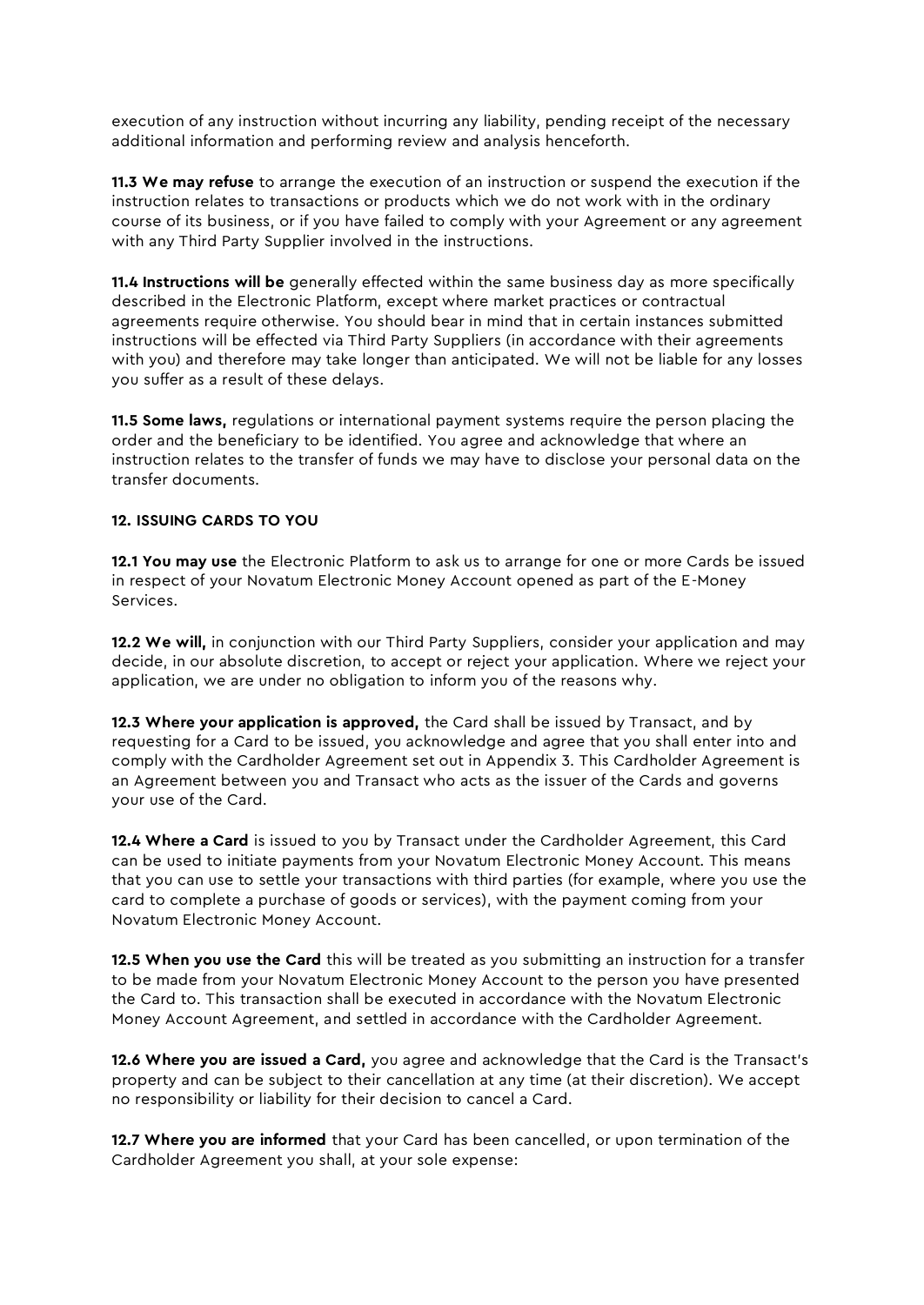12.7.1. immediately return any cancelled Cards in your possession to us;

12.7.2. notify any agent of yours currently in possession of a Card to return all cancelled Cards in their possession to us; and/or

12.7.3. destroy any remaining unused Cards.

# 13. PAYMENTS FROM YOUR NOVATUM ELECTRONIC MONEY ACCOUNT

13.1 Where you submit a valid instruction to make a payment from your Novatum Electronic Money Account executed in accordance with the Novatum Electronic Money Account Agreement.

13.2 Execution will be completed in the timescales specified on the Electronic Platform and/or within the Novatum Electronic Money Account Agreement.

13.3 When arranging the execution of a payment from your Novatum Electronic Money Account Agreement we will tell Modulr the execution method to use (based on the characteristics of the payment, including its value and the location of the intended recipient). A list of the payment systems we use is detailed on the Electronic Platform.

13.4 We reserve the right to impose, at our sole and absolute discretion, certain transaction limits. If an instruction would breach a transaction limit, we are entitled to deem it invalid and reject that instruction.

13.5 You have a right to request an increase of the limits by contacting support team via the Electronic platform or by sending an email to [support@novatum.uk.](mailto:support@novatum.uk) We, in our absolute discretion, may decide to increase or not to increase the transaction limits based on your request. We are not obliged to give you any reasoning for our decision.

13.6 When making an instruction to transfer a payment to a third party, you shall indicate in transfer instructions

13.6.1. the beneficiary's payment service provider, including the Bank Identifier Code (BIC), the International Bank Account Number (IBAN) or local account number,

13.6.2. the name, address of the person/entity deemed to be making the payment

13.6.3. the account number of the Novatum Electronic Money Account from which the payment will be made,

13.6.4. the value to the transaction to be made,

13.6.5. the date on which it is to be executed, and

13.6.6. the currency in which it is to be executed. If the aforementioned information is not provided by you, we shall not bear any liability for any damage resulting therefrom and may decide not to proceed with the instruction.

# 14. PAYMENTS FROM YOUR NOVATUM ELECTRONIC MONEY ACCOUNT IN DIFFERENT **CURRENCIES**

14.1 Where you submit a payment instruction to: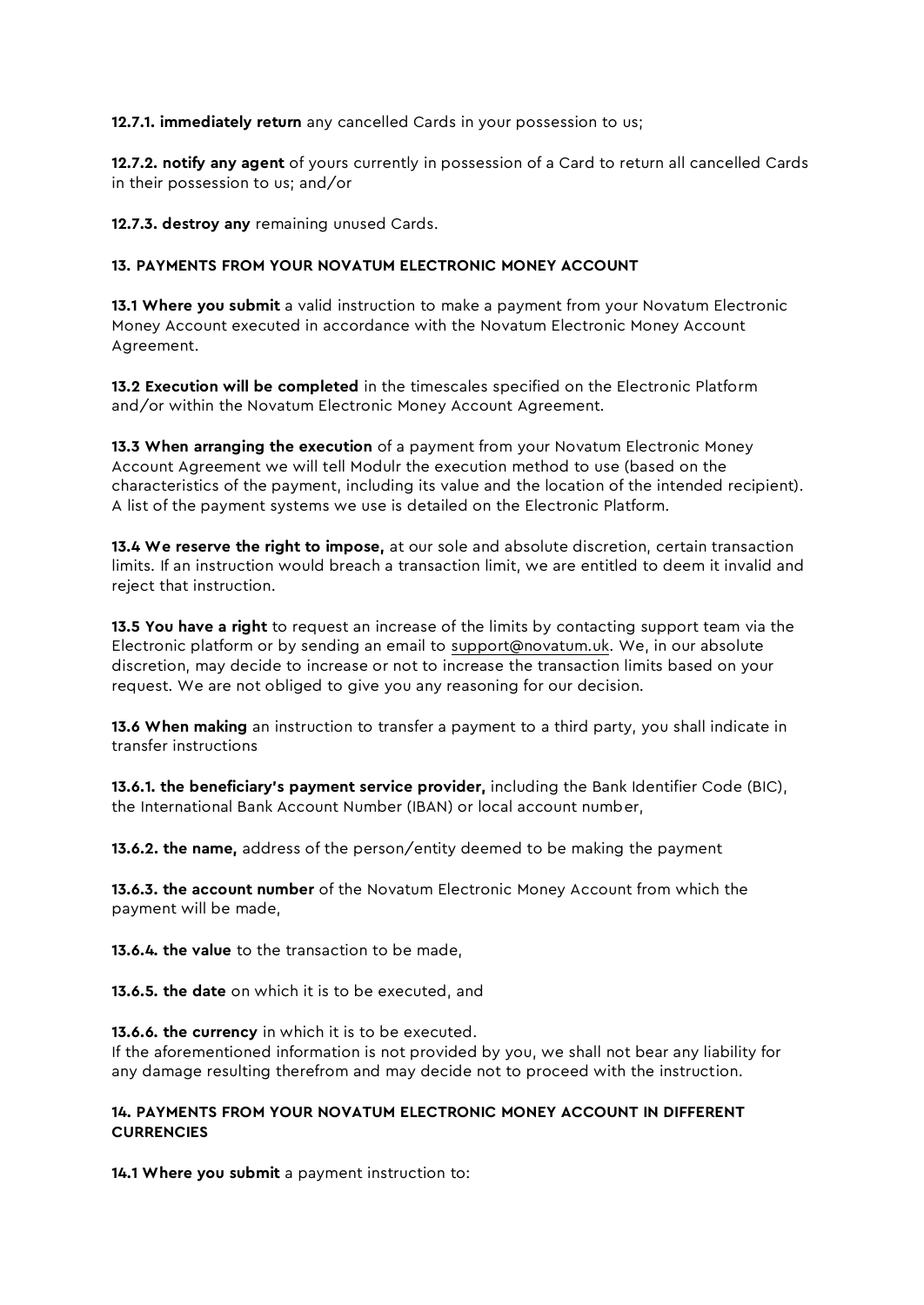14.1.1. transfer funds between Novatum Electronic Money Accounts you hold in different currencies; or

14.1.2. make a payment in a currency that is different to the currency of the Novatum Electronic Money Accounts being used to make the payment, we will treat this as two consecutive instructions:

14.1.3. the first being an instruction for a payment to be made to us so that we enter into a foreign exchange transaction with you.

This foreign which will convert a sufficient amount of funds from their original currency into the intended transaction currency so that you can complete your intended transfer, and

14.1.4. then a second to transfer the resulting transaction proceeds to the account you have specified.

14.2 We will effect these instructions in accordance with the Foreign Exchange Services Terms set out in Appendix 3.

## 15. PAYMENTS TO YOUR NOVATUM ELECTRONIC MONEY ACCOUNT

**15.1 Payments** to your Novatum Electronic Money Account shall be credited in accordance with the Novatum Electronic Money Account Agreement.

15.2 Funds shall only be credited to your Novatum Electronic Money Account (with the relevant value dates) once they have actually been received by us or Modulr in an account we/they control.

**15.3 Where a payment** is denominated in a currency that is different to the currencies in which your Novatum Electronic Money Account is denominated, Modulr will convert those funds into the correct currency (in accordance with the Novatum Electronic Money Account Agreement) prior to crediting your Novatum Electronic Money Account.

**15.4 You shall verify** that all payments you receive are correct. You must submit a written complaint to us if a settlement has not taken place

**15.4.1. If you are a consumer,** micro-enterprise or charity, you must do this within thirteen months of the agreed date for disbursement of payment; or

**15.4.2. If you do not fall** into one of the categories, you must do this within one month of the agreed date for disbursement of payment.

If you fail to submit a complaint within the relevant timeframe, we have no obligation to accept a complaint that is made after this point, unless the error(s) is caused by our gross negligence or wilful misconduct. This provision does not affect any rights you may have under Third Party Terms.

15.5 You acknowledge and agree that funds may be subject to taxes, duties, restrictions and other measures applied by the authorities of the country from which a payment originates or is transferred via; we bear no responsibility, nor makes any commitment towards you in relation to such measures or any other measures beyond our control.

**15.6 You acknowledge** that we are subject to supervision by foreign authorities and foreign jurisdictions in connection with the E-Money Services and that funds held by us or a Third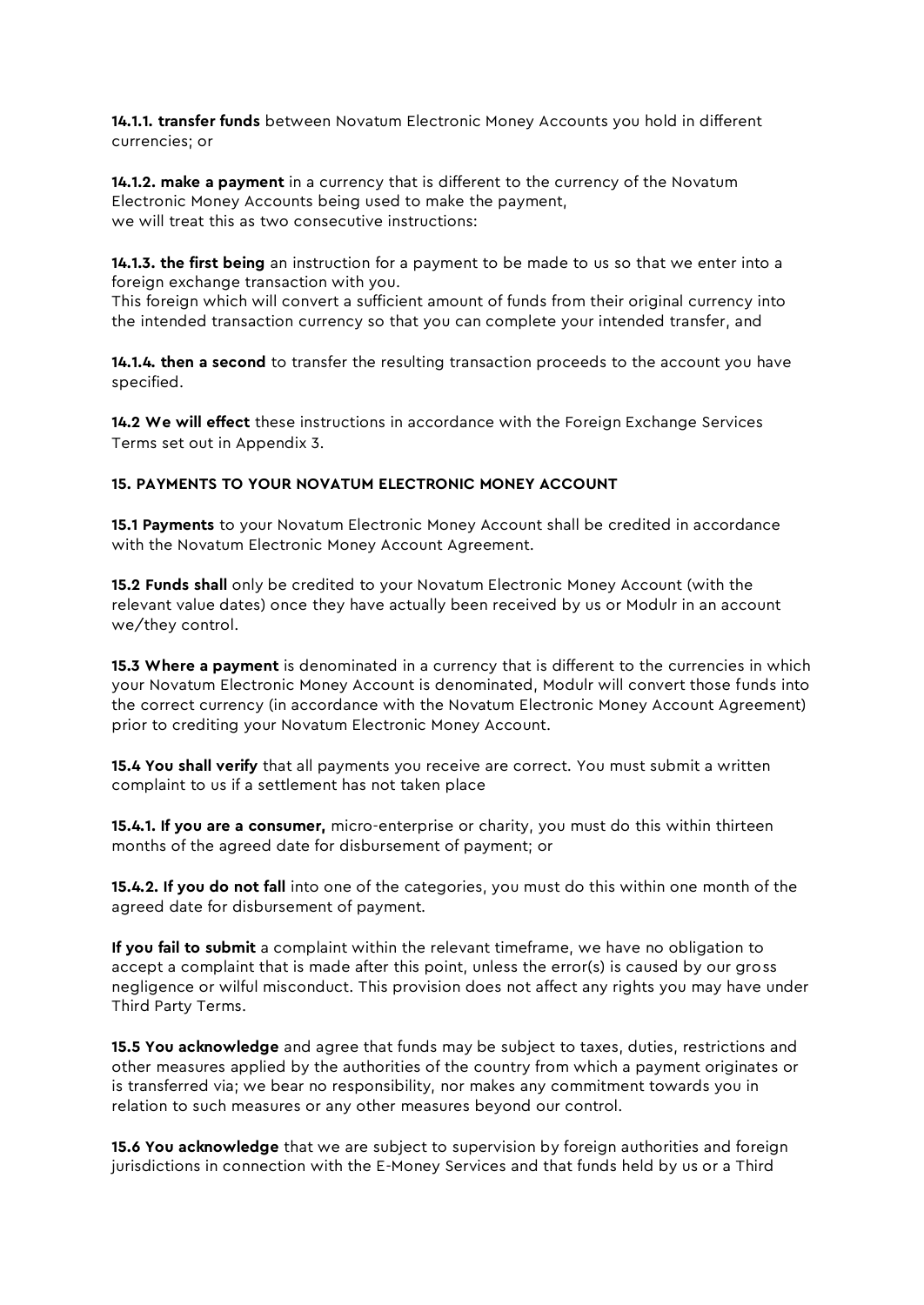Party Supplier for your benefit can be subject to investigations and measures, including information bans, freezing orders, seizures or sequestrations in foreign countries. You accept all consequences of such compulsory measures and that these may have the effect of there being a delay to funds being credited to your account and/or being blocked or even debited from the Novatum Electronic Money Account.

**15.7 Where you wish** to collect direct debit payments to your Novatum Electronic Money Account, you agree and acknowledge that you will enter into the Direct Debit Collection Terms

## 16. ERRORS

16.1 Please see the Novatum Electronic Money Account Agreement for additional provisions detailing how errors will be resolved in respect of your Novatum Electronic Money Account.

16.2 You must tell us immediately of errors, discrepancies and irreqularities that appear in any documents, account statements or other electronic communications addressed to you in relation to the E-Money Services. You should also do the same if there is any delay in receiving communications from us.

16.3 We are authorised to correct any material errors we make by inputting the proper value date even if the Novatum Electronic Money Account balance has already been expressly or tacitly approved.

16.4 Similarly, if by mistake, a transfer instruction has been executed twice, we are authorized to correct such error as an undue payment.

16.5 If, after such a re-entry into the records, your Novatum Electronic Money Account shows a debit balance, this balance will be immediately and automatically due, without formal notice. You will correct this by placing the appropriate level of funds into your Novatum Electronic Money Account as soon as reasonably practicable

16.6 You may not object to a request from us to refunding a payment and/or top-up your Novatum Electronic Money Account by claiming that you have already disposed of the funds mistakenly credited to your Novatum Electronic Money Account or that you could in good faith believe that the funds belonged to you.

## 17. SECURITY

17.1 We reserve the right to freeze all funds, or a part thereof, relating to your Novatum Electronic Money Account and/or withhold from you any payment due to you under the Specific Terms if in our reasonably exercised judgment

17.1.1. you are or may be (intentionally or otherwise) engaged in a fraudulent or suspicious activity, and/or

17.1.2. there is a risk that you will be unable or unwilling to meet your contractual obligations under the Agreement, Specific Terms or any Specific Agreement you may have with us.

17.2 In addition to our rights in Clause 17.1, we shall be entitled to take any other action we reasonably consider necessary in order to combat the risk of fraudulent or suspicious activity, including, but not limited to: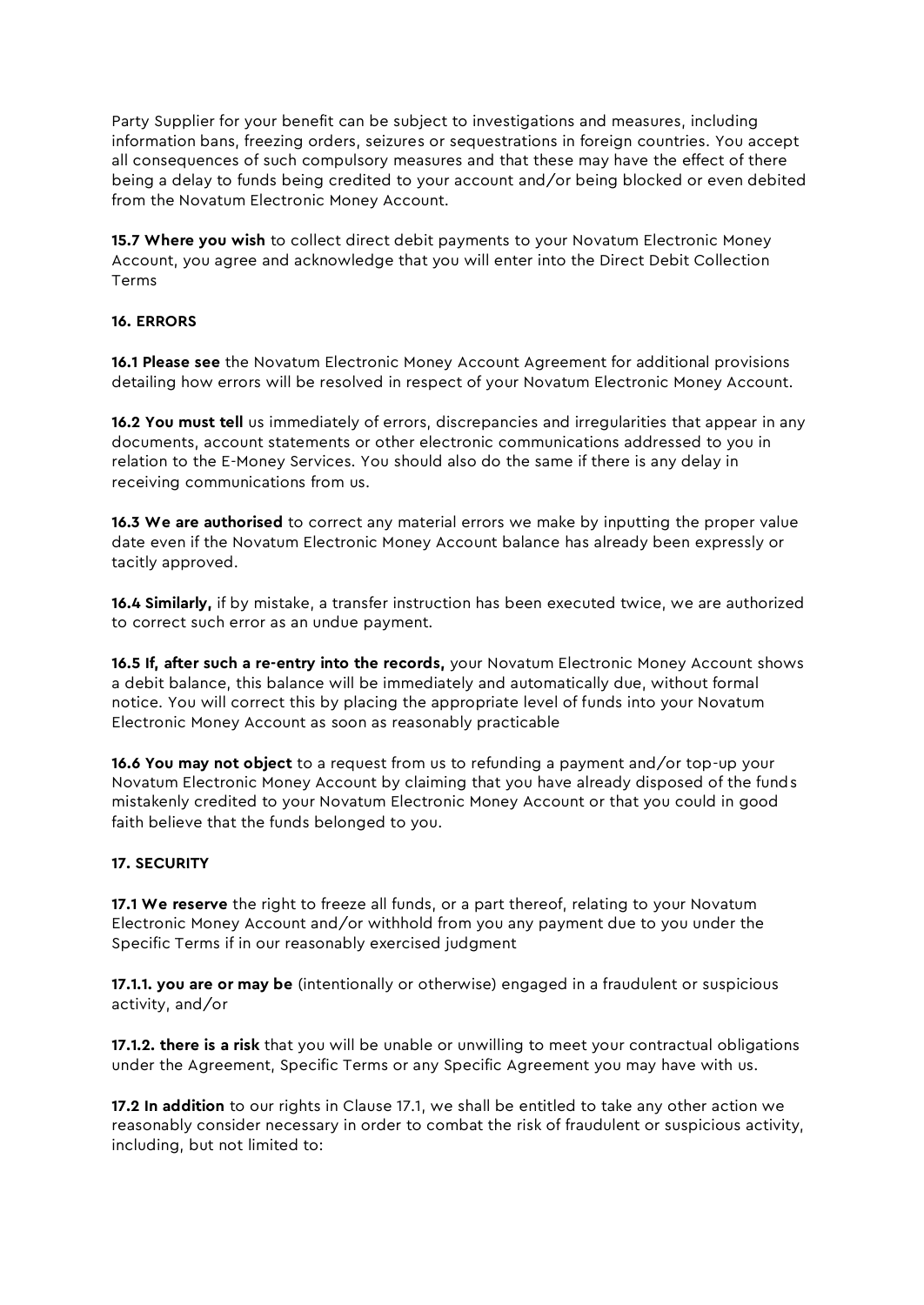**17.2.1. refusing** or rejecting instructions you provide in relation to the E-Money Services;

17.2.2. suspending or stopping the provision of the E-Money Services to you; and

17.2.3. introducing additional authorisation procedures.

17.3 In all cases, provided we are permitted to do so under applicable law, we shall provide you with prior notice of taking such actions. If this is not permitted, then we may notify you in writing of the action we have taken after it has occurred, subject to applicable law.

#### 18. SET-OFF

18.1 You hereby irrevocably authorise us, from time to time without notice and both before and after demand, to set off by whatever means the whole or any part of your liabilities to us under the Agreement, the Specific Terms or any other agreement, against any payment due to you or against any sums (whether or not related to the Transaction that gave rise to the liability) held by us or owed to you under the Specific Terms or any accounts.

**18.2 Any credit balance held** as part of the E-Money Services will not be capable of being used until you have satisfied your outstanding liabilities to us and any Third Party Supplier.

18.3 You are not entitled to any form of set-off in respect of any of our liabilities under the Specific Terms or any other agreement against any amounts due to us from you.

**18.4 Any exercise** of our rights under this Clause shall be without prejudice and in addition to any other rights or remedies available to us under the Specific Terms or otherwise.

#### 19. INDEMNITY AND LIMITATION OF LIABILITY

19.1 You will indemnify and hold us harmless and indemnified from, against and in respect of all and any losses in relation to any claims and any other legal actions:

19.1.1. brought against us by a Third Party Supplier, regulatory authority or any other third party, to the extent such claims arise out of or in consequence of or in connection with any breach of the requirements or failure by you to comply with:

(a) a breach of these Specific Terms;

(b) a breach of any Third Party Terms;

(c) a regulatory authority's requirements; or

(d) relevant law, and any reasonable steps taken in the protection of our interests in connection with any such breaches;

19.1.2. relating to the enforcement or attempted enforcement of the Specific Terms;

19.1.3. relating to any reasonable steps taken in the protection of our interests in connection with any allegation of fraud made in relation to you.

19.2. We shall have no liability to you in respect of any of all and any losses you incur as a result a Third Party Supplier's performance, or failure to perform, any services they have agreed to provide to you under any Third Party Terms.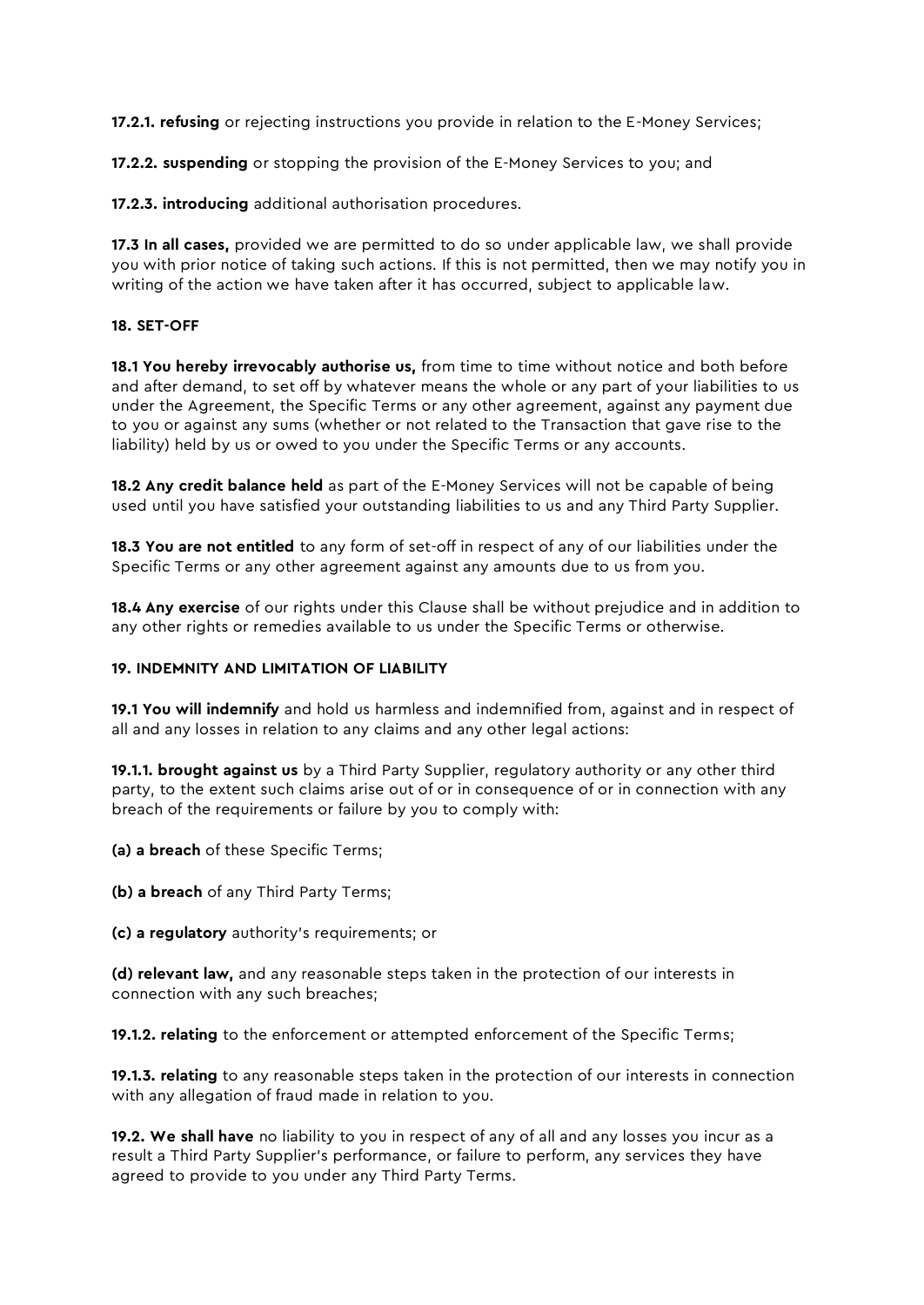19.3. All of the provisions contained in this Clause are in addition to those outlined under the Specific Terms and the Agreement and in no way do limit the scope of indemnification in other places of the Specific Terms and the Agreement.

# 20. TERMINATION

**20.1 Without prejudice** to the foregoing or any other termination rights we have under the Agreement, we reserve the right to exercise immediate termination of the E-Money Services:

20.1.1. In the event of termination by one or more Third Party Suppliers of their relationship with you;

20.1.2. In the event of the Electronic Platform not being accessed for a period of at least 60 calendar days;

20.1.3. If you violate the terms and conditions of the Specific Terms, including (without limitation), failure to pay to us any Fees, charges, and/or amounts due under the Specific Terms;

20.1.4. If any event or a series of events occur, which in our sole and absolute discretion may affect your ability or willingness to comply with any of his obligations under the Specific Terms or may damage our reputation or that of any Third Party Supplier;

20.1.5. If you prejudice in any way our rights in terms of the Specific Terms to debit your account with any sums/payments due by you;

**20.1.6. If original** or certified or apostilled documents are requested from you and such documents are not received at our registered address within thirty (30) days from the date of contract. In this instance, we also reserve the right to freeze funds and/or withhold any payments due to you as per the Specific Terms;

20.1.7. For any reason valid at law.

20.2 Termination of the Specific Terms will not affect the liability of any of the parties towards the other party existing at such date of termination.

**20.3 If the Specific Terms ends,** you must promptly return to us all equipment and materials supplied by us and must pay us immediately all and any amounts due under the Specific Terms.

20.4 Where the Specific Terms are terminated, we will also instruct each Third Party Supplier to terminate their Third Party Terms with you. The manner in which such terminations will occur shall be subject to those Third Party Terms.

## APPENDIX 1

Novatum Electronic Money Account Agreement

#### APPENDIX 2

Cardholder Agreement

#### APPENDIX 3

Foreign Exchange Services Terms These terms detail the basis on which we will enter into transactions with you to exchange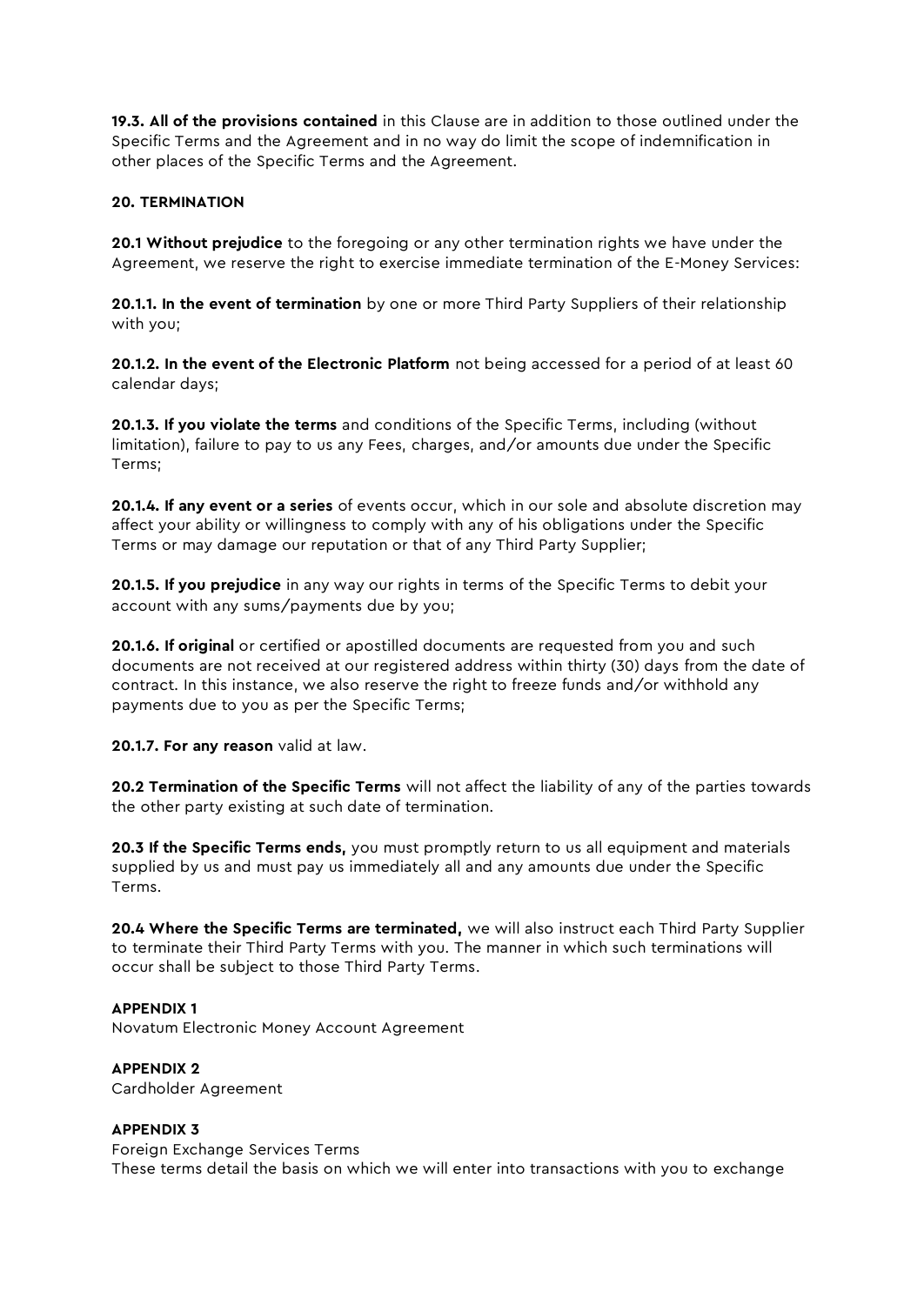one currency for another and then transfer the proceeds of the exchange according to your instructions.

# 1. PLACING A FOREIGN EXCHANGE ORDER

1.1 Where you are treated under the Specific Terms as submitting a request for us to convert a currency for you as part of a transaction you are making, we will not be bound to provide you with foreign exchange transaction until we have accepted your instructions.

**1.2 You are able to submit** an instruction for a currency conversion by submitting a valid transaction instruction in relation to a Novatum Electronic Money Account on the Electronic Platform where the currency of the transaction differs from the currency the Novatum Electronic Money Account is denominated in.

**1.3 When you do confirm** at the Electronic Platform the transaction, which is being currency conversion or contains currency conversion as a part of the whole transaction, you will be deemed to have consented to and submitted your instruction to transfer the funds from your Novatum Electronic Money Account to us so that we can carry out the conversion and for us to then remit the funds on to their intended recipient account.

1.4 We shall be deemed to have received submitted instructions in accordance with the following principles:

**1.4.1. if you and we agree** that execution of the Transaction is to take place  $-$ 

(a) on a specific day;

(b) on the last day of a certain period; or

(c) on the day on which you have put funds at our disposal, the time of receipt is deemed to be the day so agreed, unless it is not a Business Day in which case it will be deemed to be received on the next applicable Business Day.

## 1.4.2. In other cases:

(a) if the transaction can be executed using a payment system that operates on a  $24/7$  basis (for example Faster Payments), then it will be received on the same day that you give us the instruction

(b) if the transaction can only be executed using a payment system doesn't operate on a 24/7 basis (for example CHAPS) then:

(i) if an instruction is submitted before 1600GMT on a Business Day, it will be deemed to be received on the same day; or

(ii) if an instruction is submitted after 1600GMT on a Business Day or at any time on a non-Business Day, it will be deemed to be received on the next applicable Business Day. We will tell you on the Electronic Platform when we will be treated as receiving your instruction as part of you submitting it.

**1.5 Any instruction** you submit will be at your own risk. We shall be entitled to rely on and treat as genuine any instruction which we believe in good faith you have placed. You agree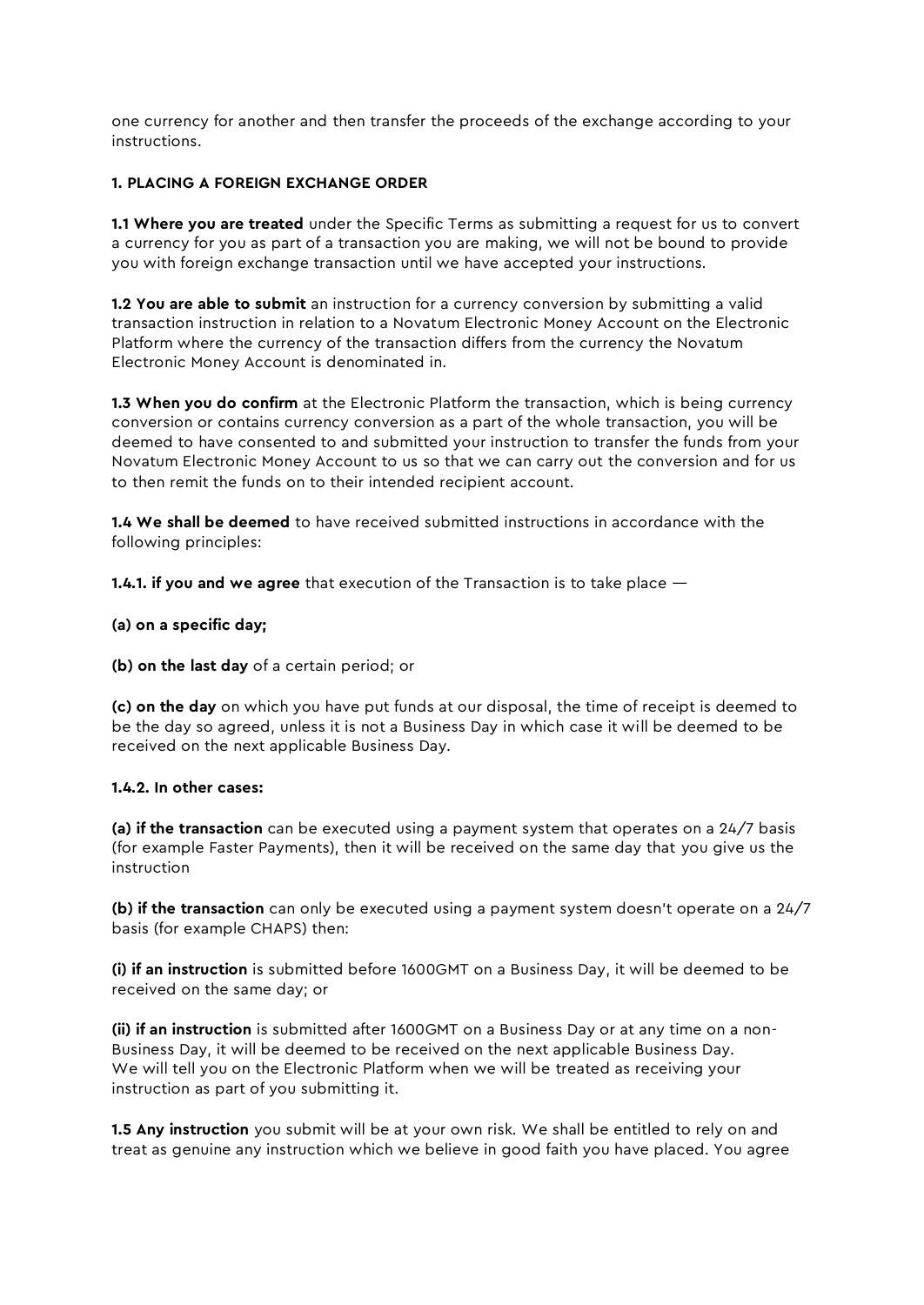that we are not under any duty to make enquiries about any instructions or other matters which we reasonably believe are your genuine instructions.

1.6 We can refuse to act on any instruction if:

1.6.1. you have not provided us with all the requested information in respect of that conversion/transfer;

**1.6.2. you have insufficient funds** in place to complete the conversion;

**1.6.3. we have a good reason** for thinking that you did not give us the instruction;

1.6.4. the instruction is not clear, is incomplete or not in the required form;

**1.6.5. we believe that by carrying out** the instruction we might break a law, regulation, code or other duty which applies to us;

**1.6.6. we reasonably suspect** fraud or it is prudent in the interests of crime prevention or compliance with sanctions laws; or

**1.6.7. we reasonably believe** that carrying out the instruction may damage our reputation.

1.7 If we refuse to act on your instructions, unless there is a security or other legal reason we cannot do so, we will notify you by either letter, telephone, e-mail or any other form of communication we agree and if possible give our reasons for doing so.

**1.8 You can obtain** information about the refusal and, where appropriate, our reasons for refusing to act on your instructions, along with information on how to correct any errors that led to the refusal, by contacting us in person or by telephone (unless a legal reason or certain other limited circumstances beyond our control prevent us from providing you with this information).

# 2. CARRYING OUT THE FOREIGN EXCHANGE CONVERSION

2.1 Where the instruction is accepted, the foreign exchange transactions will be made using a reference exchange rate, which will be the real exchange rate plus some extra exchange fee (if one applies), depending on your tariff

2.2 The foreign exchange rate(s) applicable at any specific point in time can be viewed inside specific transaction receipt or in your account statement on the Electronic Platform during .

**2.3 The exchange rate** applicable to your specific transaction will be the foreign exchange rate applicable at the point at which we are deemed to receive your instruction. The current applicable exchange rate shall be displayed to you prior to you submitting an instruction that will involve a currency conversion.

**2.4 You acknowledge** and agree that if there is a delay between you submitting an instruction and us receiving it, the applicable exchange rate may change.

**2.5 The exact exchange rate** at which your exchange was executed will be available to you following the execution of each exchange. The exchange rate applicable to your specific exchange can be found by insert details.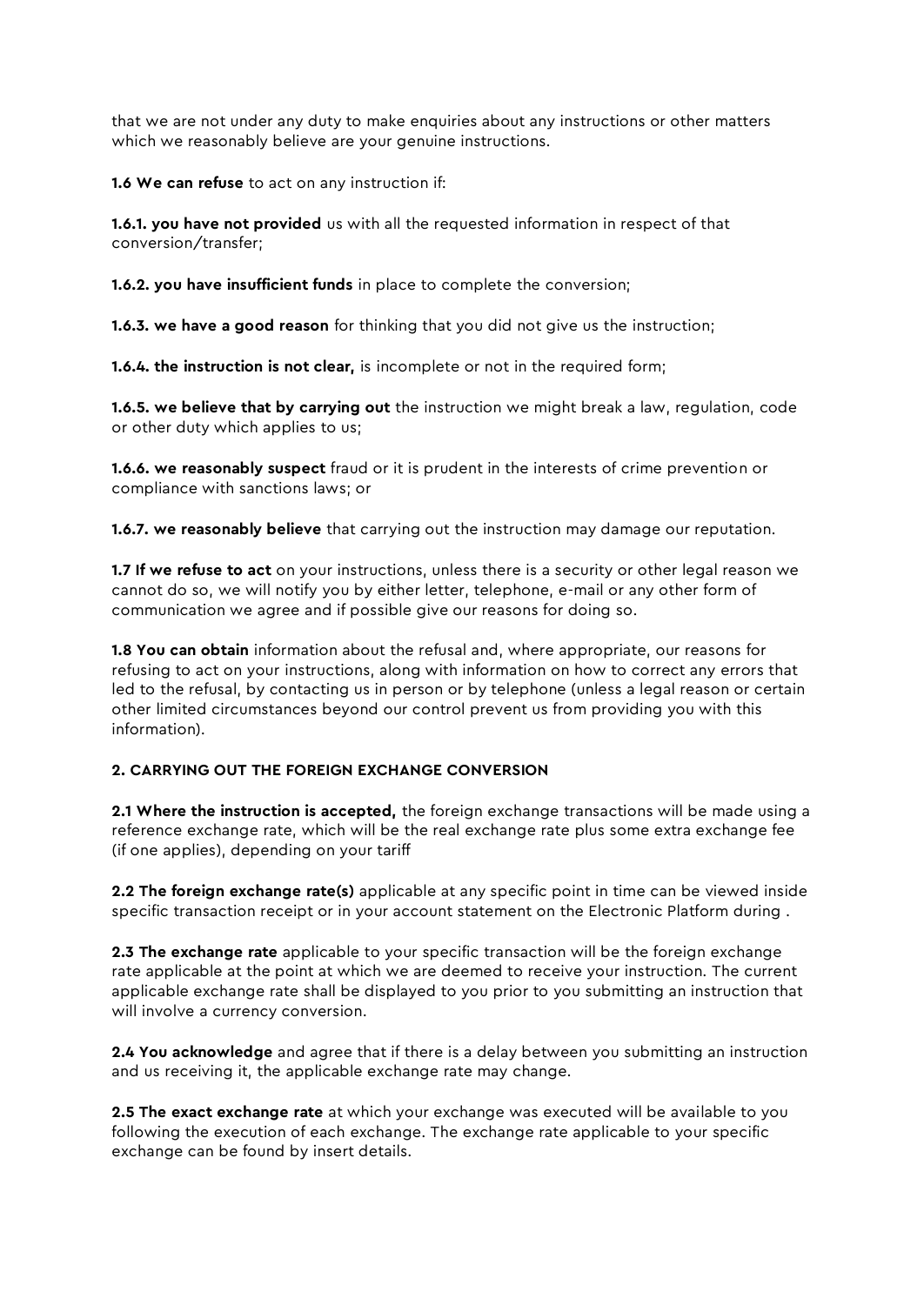2.6 Notwithstanding that an exchange rate is agreed at the time we accept your instructions we cannot guarantee the same rate of exchange will apply to any other instructions.

# 3. CARRYING OUT THE ONWARD TRANSMISSION

**3.1 Where the conversion occurs,** we will then transfer on the proceeds to your intended recipient. This will be executed in accordance with the following timescales:

# Situation Execution Timescale

The transfer is going to another account held with us Immediately once we have converted your funds

The transfer is in pounds sterling and it is going to an account located in the UK By the end of the Business Day which follows the time we converted your funds.

The transfer is in euros and it is going to an account located in the EEA By the end of the Business Day which follows the time we converted your funds.

The transfer involves

– a single conversion between euros and pounds sterling

– this conversion takes place in the UK

– it is going to an account in the UK or EEA; and

– if it is going to an account in the EEA, the transaction is in euros. By the end of the Business Day which follows the time we converted your funds.

The transfer doesn't fit into one of the above categories, but it is going to an account in the UK By the end of the fourth Business Day which follows the time we converted your funds. All other cases We will tell you on the Electronic Platform how long it may take when you submit the instruction.

20.5. When arranging the execution of the onward transmission, we will select the execution method to be used (based on the characteristics of the payment, including its value and the location of the intended recipient). A list of the payment systems we use is detailed on the Electronic Platform.

# 4. CANCELLING YOUR FOREIGN EXCHANGE TRANSACTION

4.1 Once we have accepted your instruction in relation to the conversion you cannot withdraw it. If you no longer wish for a conversion to be carried out, you must inform us via the Electronic Platform or by sending an email to [support@novatum.uk.](mailto:support@novatum.uk) You will only be able to do this prior to us executing the onward transmission – once this has occurred, you cannot cancel, and we cannot change or stop, the instruction you have given us.

4.2 Where we receive a valid notification we will:

4.2.1. treat this as a revocation of your consent to the onward transmission of the conversion proceeds;

4.2.2. convert your funds back to their original currency (at the exchange rate applicable at the time of the cancellation); and

4.2.3. transfer the funds back to the originating account in line with the timeframes set out in this Appendix.

4.3. We are note responsible or liable for any losses you may incur as a result of a change in the exchange rate that has occurred between you submitting the original instruction and your cancellation.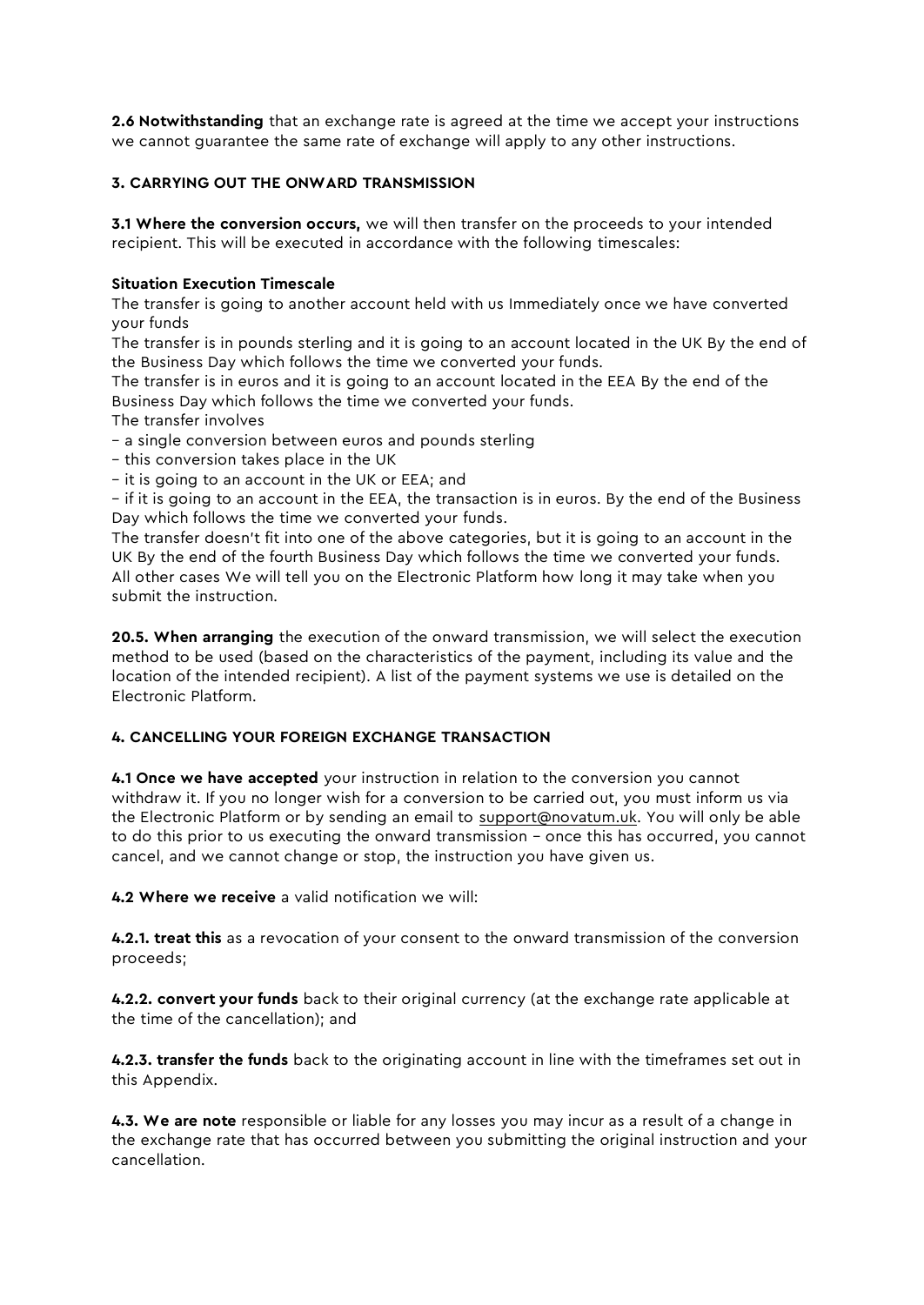## 5. CONFIRMATIONS

**5.1 Following the completion** of a conversion and transmission, we will send you via the Electronic Platform details of the transaction, including the exchange rate used as part of the conversion and of any Fees that were applied in respect of it.

## 6. SETTLEMENT FAILURES

6.1 If we have made the onward payment as part of the services under this Appendix (for example, paid the purchased currency into your Novatum Electronic Money Account or remitted a payment to your intended recipient) and, for any reason:

6.1.1. Modulr refuses payment of any of the original currency, or any other sum due to us,

6.1.2. Modulr demands the repayment from us of any sum paid to us, you will reimburse us on demand and/or we may deduct from any monies we hold on your behalf, the amount withheld/repaid/charged back to us, together with all losses, break costs and other costs, charges, expenses and liabilities suffered or incurred by us in connection therewith (including the cost of selling any currencies as part of the transaction).

6.2 Where any of the events referred to in 6.1 occur prior to us remitting the onward payment, we shall notify you as soon as practicable and, notwithstanding anything else in these Specific Terms, we will be under no obligation to perform such onward payment.

## 7. CHARGES

7.1 We shall be entitled to make certain charges in connection with a conversion. These are set out in the Pricing Schedule.

## 8. YOUR OBLIGATIONS

8.1 You are required to pay all sums in relation to a foreign exchange conversion to us in full, in cleared funds, free from any other rights prior to the relevant execution date, and prior to us providing any transferring on the proceeds.

8.2 You confirm that you will not enter into a foreign exchange conversion for the purposes of speculative activity (with the intention of profiting solely from currency movements).

## 9. SAFEGUARDING

**9.1 Where the proceeds** of an exchange are to be sent to a third party, we will safeguard those funds in accordance with our obligations under the Payment Services Regulations 2017. Safeguarding involves us placing the proceeds of the transaction in a designated bank account separate from our own operational accounts until the funds are transferred on, so that in the unlikely event that we go insolvent, the safeguarded funds will be distributed to you ahead of any other creditors.

## 10. ERRORS AND UNAUTHORISED TRANSACTIONS

10.1 We are responsible for executing the onward transmission of the conversion proceeds correctly.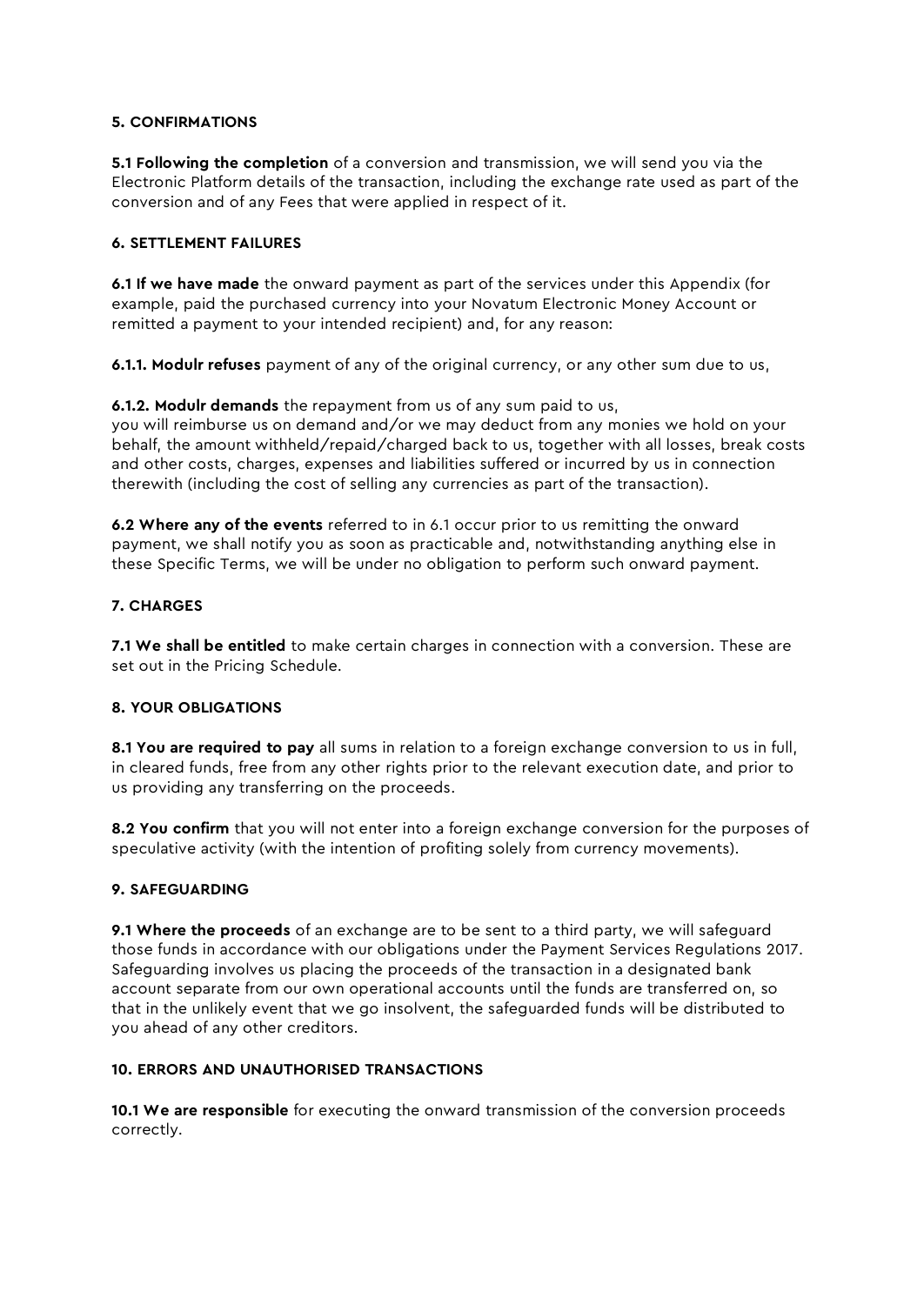10.2 If we incorrectly execute an onward transmission (meaning we fail to execute it, execute it in a defective manner and/or are late in executing it, according to the instruction you gave us), we will refund the amount of the non-executed or defective transaction to you and, where applicable, restore your debited account to the state in which it would have been had the defective transaction not taken place.

10.3 At your request, we will make immediate efforts to trace an incorrectly executed transaction and will notify you of the outcome.

10.4 If a transaction made on your behalf is shown to be unauthorised (meaning you did not consent to it), we will, subject to the remainder of this clause, refund the payment amount immediately and, where applicable, restore your Novatum Electronic Money Account to the position it would have been in had the unauthorised transaction not taken place.

10.5 Where a transaction is unauthorised or incorrectly executed, you will be entitled to a refund only if you notify us in writing without undue delay and

10.5.1. If you are a consumer, micro-enterprise or charity – no later than 13 months after the payment was made, unless we have failed to provide you with information about the payment.

10.5.2. In all other cases - no later than 2 months after the payment was made, unless we have failed to provide you with information about the payment.

10.6 Where you have authorised a transaction initiated by or through, you may receive a refund of that transaction where:

**10.6.1. your authorisation** to debit your Novatum Electronic Money Account did not specify the exact payment amount;

10.6.2. the amount debited exceeded the amount you had reasonably expected would be taken; and

your request for a refund is made within eight weeks from the date the payment is debited from your account.

10.7 You must provide us with such information as is reasonably necessary to check whether the above conditions have been satisfied.

10.8 Subject to the below, where unauthorised transactions arise from the use of a lost or stolen payment instrument (meaning your Security Credentials), you may only be liable for up to £35 for losses incurred in respect of those unauthorised transactions.

10.9 You will be liable for all losses in respect of the unauthorised transactions prior to you notifying us of the unauthorised transactions if you:

## 10.9.1. have acted fraudulently; or

10.9.2. have deliberately, or with extreme carelessness, failed to keep your security information safe or

10.9.3. have deliberately, or with extreme carelessness, failed to notify us without undue delay of the loss/theft of your security information upon becoming aware of such a matter.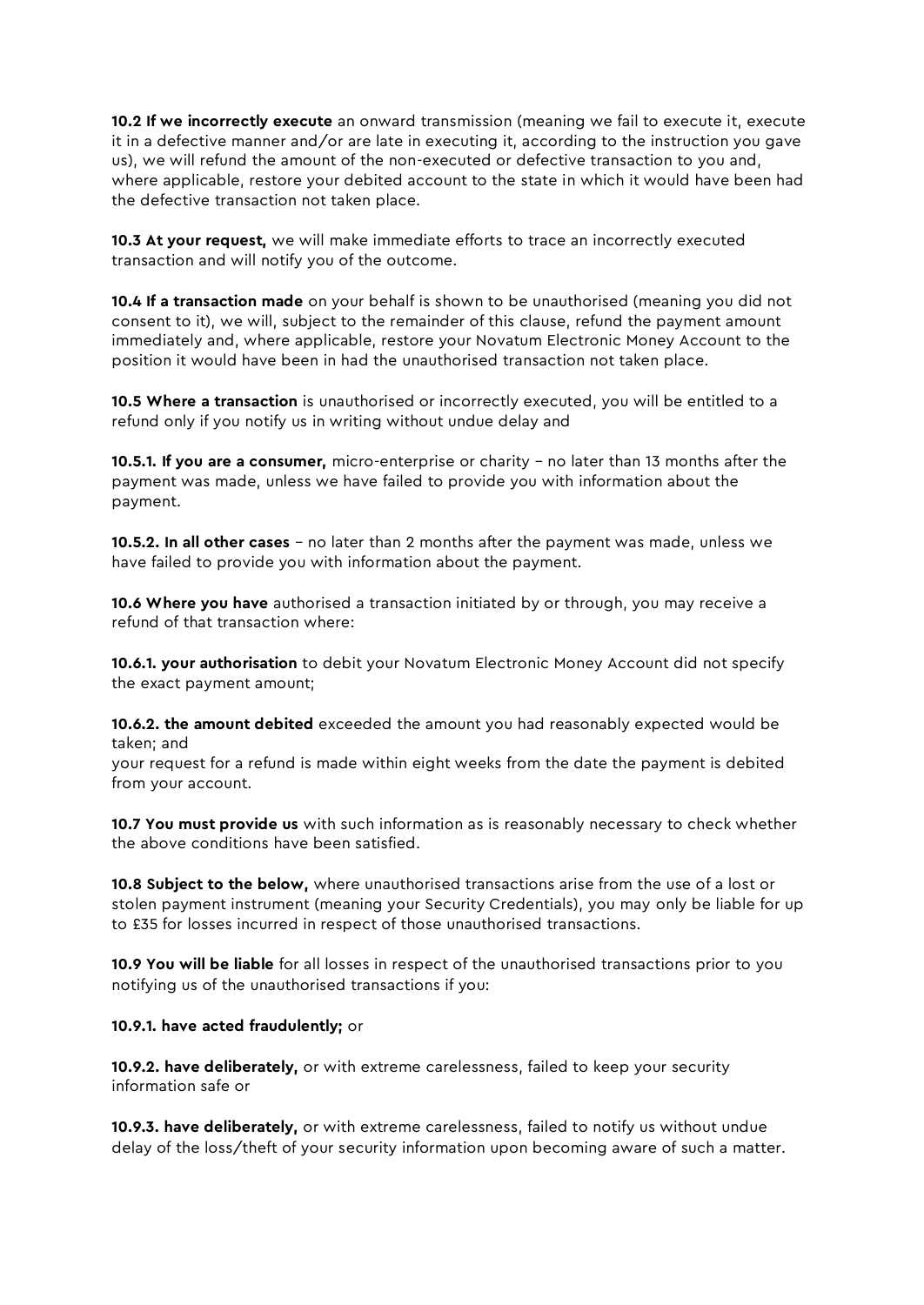#### 10.10 You can notify us of

#### 10.10.1. incorrectly executed transactions

10.10.2. the loss/theft of your Security Credentials; and/or

10.10.3. any unauthorised transactions by contacting via the Electronic Platform or by sending an email to [support@novatum.me.](mailto:support@novatum.me)

10.11 Except where you have acted fraudulently, we will refund the full value of any unauthorised transaction:

10.11.1. arising after you notify us of the loss/theft of your security information; or

**10.11.2. where we have failed** to provide an appropriate method for you to give us that notice; or

10.11.3. relating to a distance contract.

## 11. LIMITATIONS ON OUR LIABILITY

11.1 We shall not be obliged to pay or release any funds until we have received the full amount of the funds you are looking to convert from you in cleared funds, together with any amounts payable by you to us.

11.2 Save as provided in the Payment Services Regulations 2017, we shall not be liable to you for any delay, failure or error in in transmitting funds to any bank account in accordance with your instructions pursuant, where such delay, failure or error is caused by:

**11.2.1. failure or error of any machine,** data processing system or transmission link (whether or not under our control); or

11.2.2. any period of essential maintenance, critical change, repairs, alteration to or failure of computer systems (whether or not under our control) or

11.2.3. the acts or omissions of any third party.

11.3 We will not have any liability to you for any loss of profit or other consequential or indirect, special or economic loss or a loss of bargain howsoever arising, even if such losses were known to us or were reasonably foreseeable by us.

11.4 Nothing in these Terms excludes or limits our liability in relation to (a) death or personal injury arising as a result of our negligence; or (b) for fraud or fraudulent misrepresentation; or (c) any liability that cannot be excluded by applicable law.

#### 12. THIRD PARTY FEES

12.1 Where a third party imposes any charges due to us providing the currency conversion services, you shall be responsible for these charges, unless they are arose solely to our breach or error.